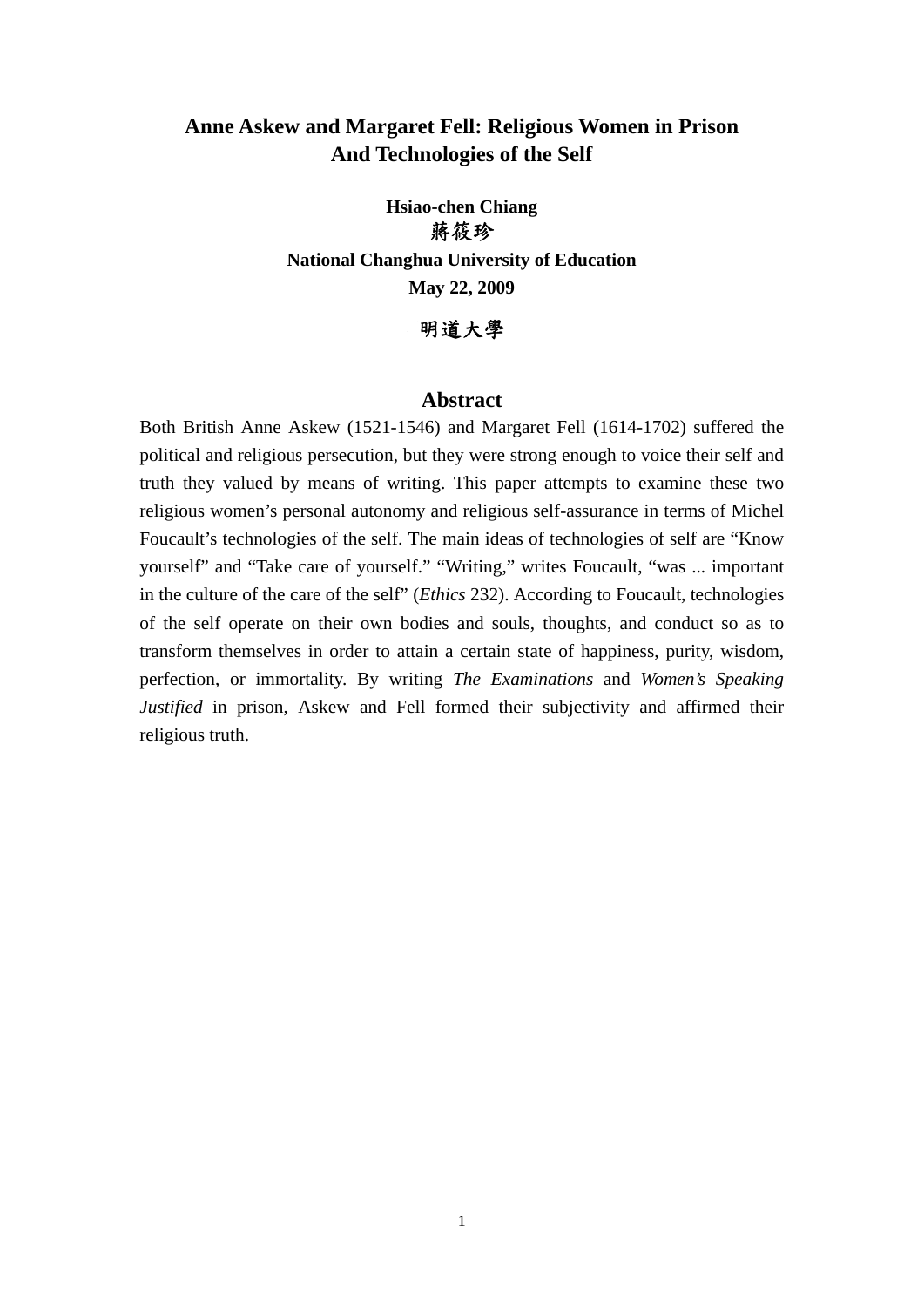# **Anne Askew and Margaret Fell: Religious Women in Prison And Technologies of the Self**

# **Hsiao-chen Chiang**  蔣筱珍

**National Changhua University of Education** 

**May 22, 2009** 

### 明道大學

**(DRAFT)** 

### **Introduction**

Both Anne Askew (1521-1546) and Margaret Fell (1614-1702) were imprisoned and wrote significant writings in jail. In prison Askew wrote *The First Examination* (1546) and *The Latter Examination* (1547); Fell wrote *Women's Speaking Justified, Proved and Allowed by the Scriptures* (1666). The two Protestants' imprisonment indicates not only their struggle for freedom of their Protestant belief but also the government's arbitrary exercise of institutional power over non-conforming women.

This paper attempts to examine these two religious women's personal autonomy and religious self-assurance in terms of Michel Foucault's technologies of the self. The main ideas of technologies of self are "Know yourself" and "Take care of yourself." "Writing," writes Foucault, "was ... important in the culture of the care of the self" (*Ethics* 232). Askew and Fell formed their subjectivity and affirmed their religious truth by writing in prison.

#### **Foucault's technologies of self**

In *Punish and Discipline*, Foucault employs an eighteenth-century philosopher, Jeremy Bentham's notion of panopticon, a special designed prison, to explain how the networks of power exercise in everyday life. For Foucault, power is omnipresent because "it is produced from one moment to the next, at every point, or rather in every relation from one point to another" (*History* I. 93). Relationships of power, Foucault further states, exists in "human relations, whatever they are—whether it be a question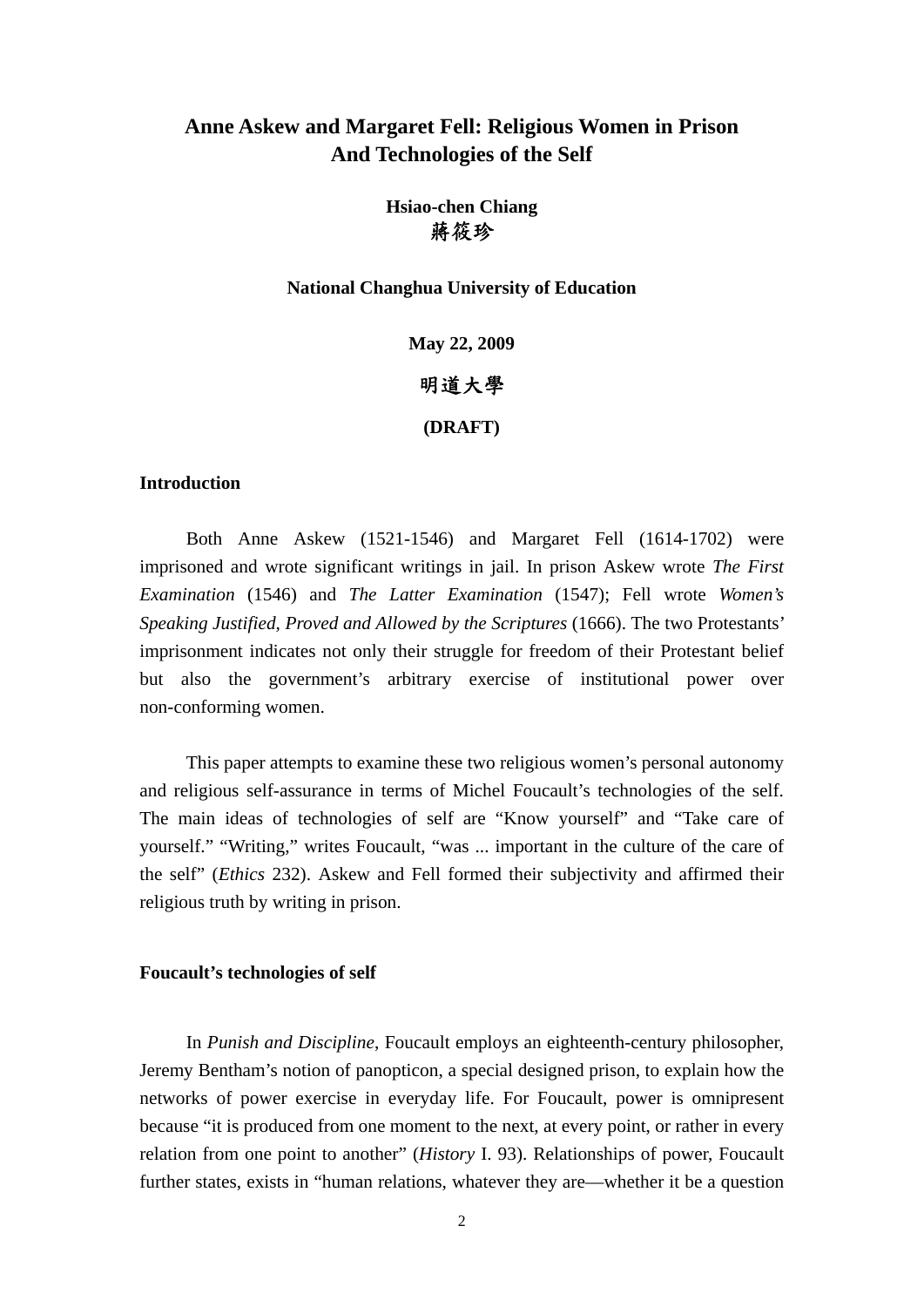of communicating verbally ... or a question of a love relationship, an institutional or economic relationship—power is always present" ("Interview" 11). "Power is everywhere," writes Foucault, "because it comes from everywhere" (*History*, 93).

 Under continuous surveillance, prisoners are objectified to power, affirming the legal obedience and the legitimate right of sovereignty (Smart 78). However, Foucault also maintains that "where there is power, there is resistance" (*History* 95). In the two volumes of *History of Sexuality*, Foucault examines sexuality in Greco-Roman age, and remarks the "possibility of counterattack against the normalizing power." Within the power relation, resistance is rather a change of technology: acknowledging the existence of technologies of domination—the exercise of power—on the one hand and choosing another technology that permit individuals certain possibilities of transgression on the other. Foucault discusses four major types of "technologies" as follows:

 As a context, we must understand that there are four types of these "technologies," each a matrix of practical reason: (1) technologies of production, which permit us to produce, transform, or manipulate things; (2) technologies of sign systems, which permit us to use signs, meanings, symbols, or signification; (3) technologies of power, which determine the conduct of individuals and submit them to certain ends or domination, an objectivizing of the subject; (4) technologies of the self, which permit individuals to effect by their own means, or with the help of others, a certain number of operations on their own bodies and souls, thoughts, conduct, and way of being, so as to transform themselves in order to attain a certain state of happiness, purity, wisdom, perfection, or immortality. (*Ethics* 225)

These four types of technologies, Foucault emphasizes, "hardly ever function separately, although each one of them is associated with a certain type of domination" (*Ethics* 225).

Opposite to technologies of domination, in which subjects are objectified and utilized, technologies of the self allows individuals to focus on themselves, trying their best to become their own ideal forms with practices and actions. Focusing on one's relationship with oneself and viewing the self as a desiring subject, Foucault notifies the importance of self-knowledge. The most basic prerequisite for care for the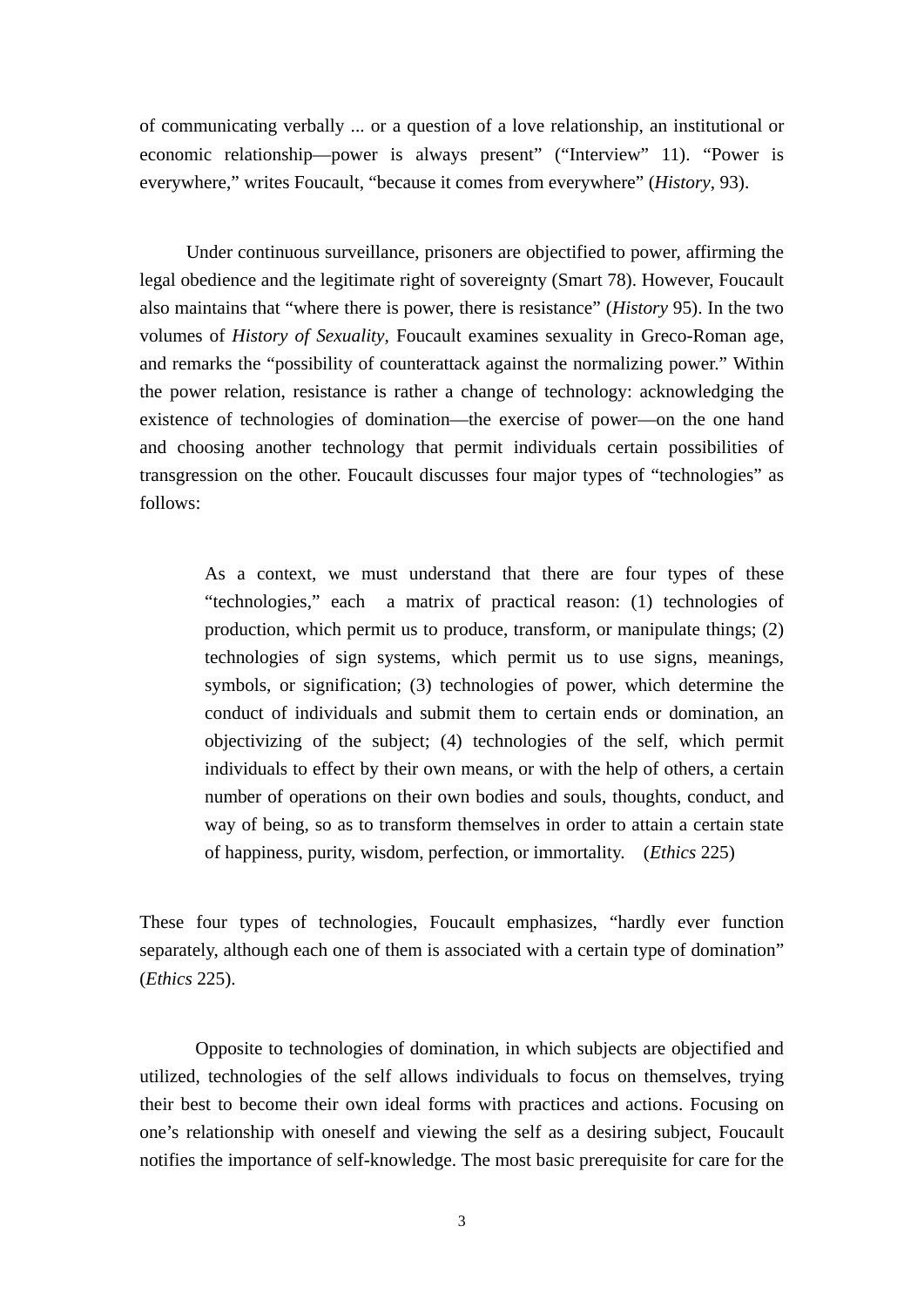self is to treat the self as subject. The shift from one's process of objectification to the focus on self-subjectivization is central in Foucault's idea of resistance.

Foucault believes taking care of oneself is associated with constant writing activity:

Writing was also important in the culture of the care of the self. One of the tasks that define the care of the self is that of taking notes on oneself to be reread, writing treatises and letters to friends to help them, and keeping notebooks in order to reactivate for oneself the truths one needed. (*Ethics* 232).

The self is something to write about, a theme or object of writing activity. Contemplation and reminiscence contribute to the justification, clarification and discovery of the truth the soul really wants. Technologies of self, to some extent, become a kind of aesthetic activity.

#### **Anne Askew and technologies of self**

 Anne Askew came from an old Lincolnshire family and was the second daughter of Sir William Askew, a knight. She was forced to marry Thomas Kyme of Kelsey by her father. After the marriage, problems came because Askew was so intensely interested in religious questions that she passionately studied the Bible. Finally she became a Protestant so her Catholic husband drove her out of the house. In 1545, she was sent to London and she may have served as a waiting woman to Queen Catherine Parr. By June 1545, when she was arrested and examined for heresy concerning the sacrament. Next Year, Askew was subjected to torture in the Tower and was burned at the stake in Smithfield on July 16, 1546. She was twenty-five when she died (Travitsky 168-9). In her resistance to the institutional power, she sacrificed her body yet obtained her soul's rest and peace, and even "immortality" just as stated above, she employed Foucault's technologies of the self, "which permit individuals to effect by their own means, or with the help of others, a certain number of operations on their own bodies and souls, thoughts, conduct, and way of being, so as to transform themselves in order to attain a certain state of happiness, purity, wisdom, perfection, or immortality."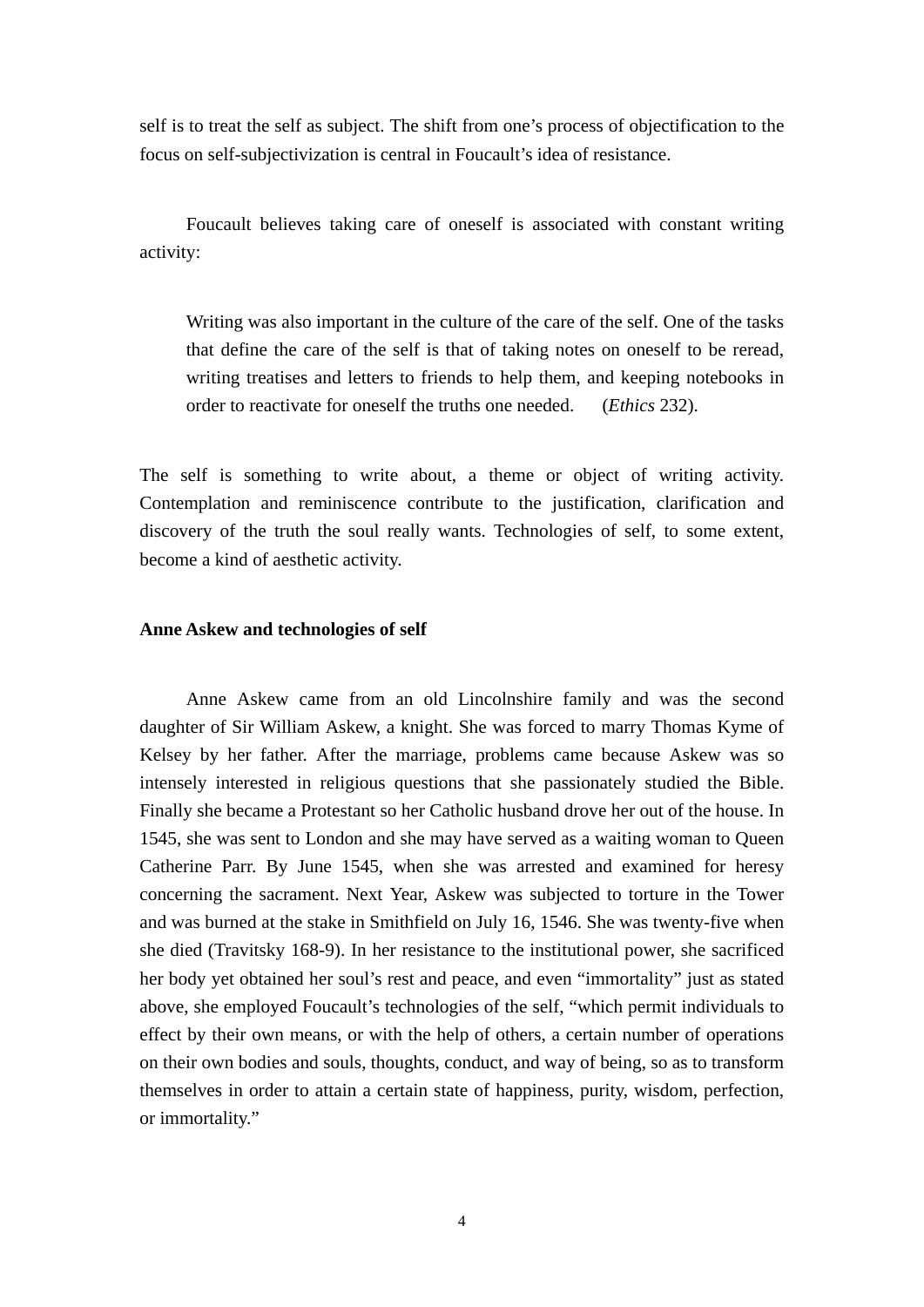Why was Askew executed in the reign of Henry VIII? The reason was that she denied the Anglo-Catholic doctrine of transubstantiation (Cressy 32). Transubstantiation was the most controversial theological dispute of the day. As Elaine Beilin explains, this Anglo-Catholic doctrine was that "at every Mass the whole substance of the consecrated elements of bread and wine converts into the real body and blood of Christ" (*Askew*, xxiv.) As a Protestant, Askew denied this doctrine, declaring clearly that the bread was "an only sign of sacrament," or "a remembrance of hi death" (Martin 74).She affirmed that "the sacrament of the altar was either symbolic of a remembrance and the Christ was not really present" (Askew, xxv). She risked a charge of heresy and a horrible death by fire for her faith. Askew recorded the inquisitions in her *The First Examination* and *The Latter Examination*.

 The *Examinations* reveal Askew's expressions and actions during the trials. Foucault suggests that writing is a key activity in resistance to power. Askew resisted vigorously the religious and political power by depicting her thoughts and conduct; the subject of self became the focus of her writings. For instance, she described herself as a very voluble woman who eloquently defended her beliefs and often quoted scriptures:

> The bishop's chancellor rebuked me and said that I was much to blame for uttering the scriptures. For St. Paul, he said forbade women to speak or to talk of the word of God. I answered him that I knew Paul's meaning so well as he, which is (1 Corinthians 14) that a woman ought not to speak in the congregation by the way of teaching. (Martin 63)

Instead of being a silent woman, Askew retorted that she was not to blame for quoting scriptures.

 In the beginning of *The Latter Examination*, Askew recorded her conversation with the council:

> ... They with that answer were not contented, but said it was the King's pleasure that I should open the matter to them. I answered them plainly that I would not so do, but if it were the King's pleasure to hear me, I would show him the truth. Then they said it as not meet for the King with me to be troubled. I answered that Solomon was reckoned the wisest king that ever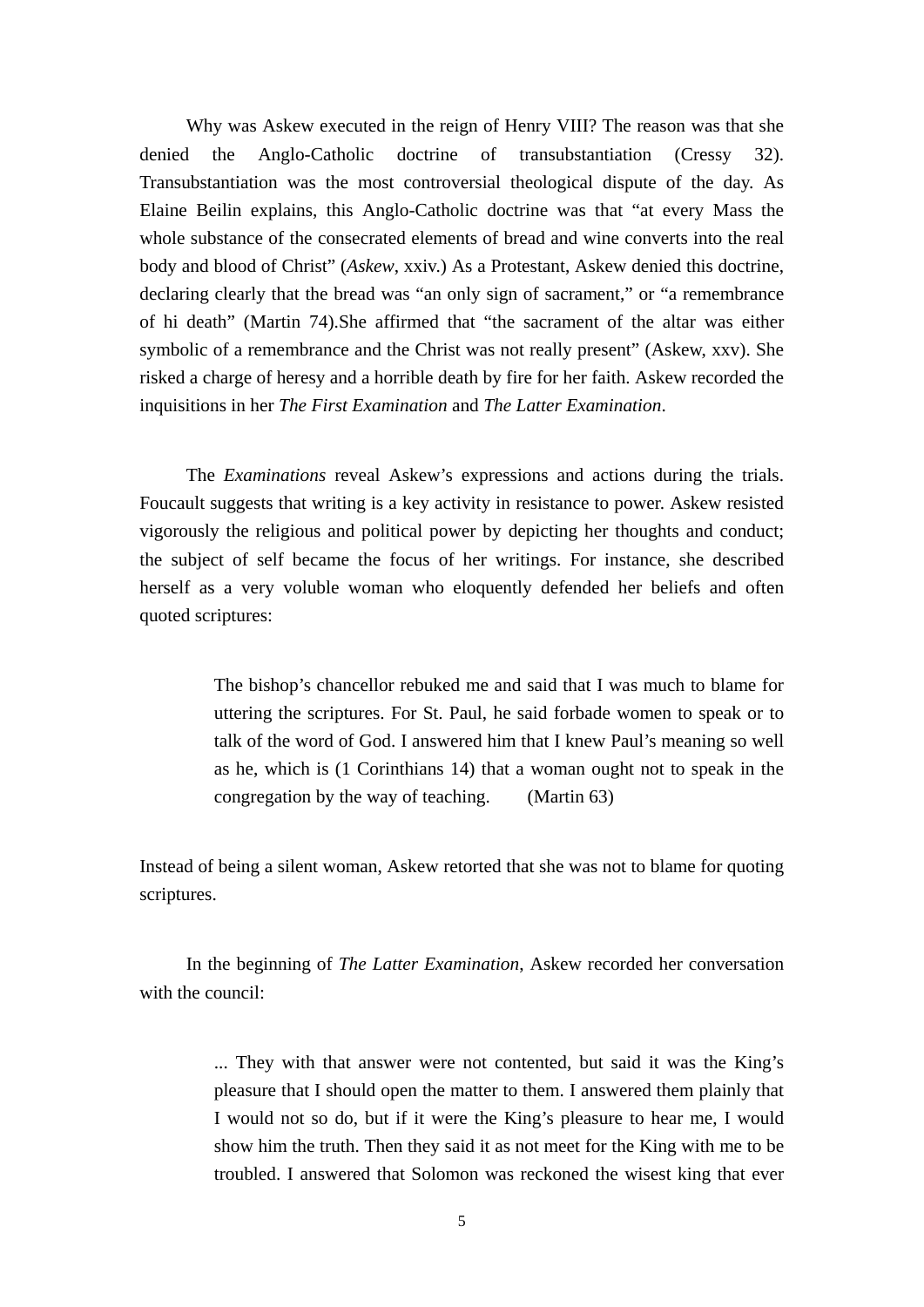lived, yet misliked not he to hear two poor common women, much more his Grace a simple woman and his faithful subject. So, in conclusion, I made them none other answer in that matter. (Martin 59)

Askew made the council silent when they attempted to force her to speak in the name of the King. She cleverly compared the King with Solomon, the wisest king in the Bible. She suggested the King would superior to Solomon if the King could hear her tell the truth in person.

 When the Lord Chancellor asked her opinion of the sacrament, Askew answered "I believe that so oft as I, in a Christian congregation, do receive the bread in remembrance of Christ's death, and with thanksgiving according to his holy instruction, I receive therewith the fruits also of his most glorious passion" (Martin 60). Repeatedly, Askew was asked her opinion of the bread and wine at the Eucharist. The main theological issue in *The Examinations* and one of the Reformation's main controversies is "the nature of the consecrated bread and wine at the Eucharist." As Martin notes,

> The Catholic belief, transubstantiation, held that the entire material reality or substance of the bread and wine changed into the real body and blood of Christ, while retaining the outward appearance of bread and wine. Protestants rejected this doctrine in varying degrees, Askew's view appears to follow Luther's: the bread and wine are only symbolic of Christ body and blood, which is present spiritually but not materially. (61)

Askew affirmed her view of transubstantiation, and was executed as a result of her ascertaining the truth.

Foucault thought "writing treatises and letters to friends to help them, and keeping notebooks in order to reactivate for oneself the truths one needed" (*Ethics* 232). He also believed that one of the strategies to resist power is to employ self as a subject to write about so as to achieve justification, clarification and discovery of the truth the soul really wants. Aesthetic activity or writing activity becomes the core of technologies of self. In addition to *The Examinations*, Askew wrote confessions and letters, such as "The Confession of Me Anne Askew, for the Time I Was in Newgate, Concerning My Belief," "The Sum of The Condemnation of Me, Anne Askew, At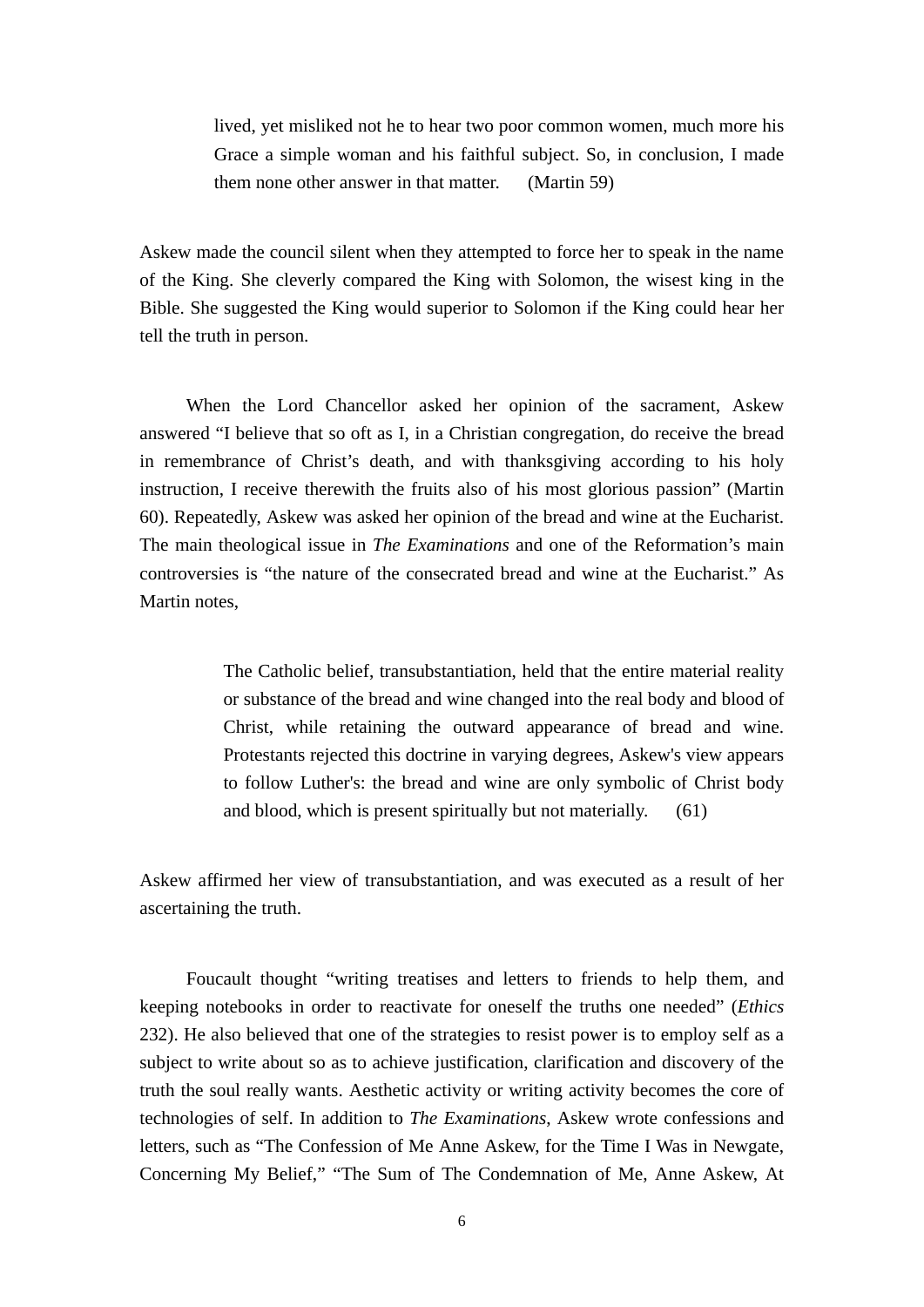Guildhall," "My Letter Sent to the Lord Chancellor," "My Faith Briefly Written to the King's Grace," "The Effect of My Examination and Handling Since My Departure from Newgate, " and "Anne Askew's Answer unto John Lascells's Letter." Through writing about herself, Anne Askew constructed her identity and acquired truth she believed. Her resistance to political and theological power can be examined in terms of Foucault's technologies of self.

#### **Margaret Fell and technologies of self**

Margaret Fell was born at Marsh Grange in Fournis in Lancashire in 1614. In 1632 Thomas Fell married Margaret Fell and they lived at Swarthmore Hall. Margaret Fell wrote that the first 20 years of her marriage was spent seeking of the best ways to serve God which included having traveling ministers stay at Swarthmore. In 1652 Geroge Fox, founder of Quaker, first visited Swarthmoor and Thomas Fell was impressed with Fox's belief so he allowed Swarthmoor Hall to be a meeting place and haven for Friends. Thomas Fell died in 1658 and Margaret inherited Swarthmoor Hall. Two weeks after the restoration of Charles II in 1659, soldiers appear at Swarthmoor hall and arrested George Fox on charges of treason. Fox was imprisoned at Lancaster Castle dungeon for 20 weeks. Margaret Fell visited the King and secured Fox's release in 1660. In 1662 An Act to suppress the Quakers passed parliament by which they could be imprisoned for refusing to take the Oath to the King. Again Margaret went to London to intercede with the King who heard her favorably. In 1664, Margaret returned to Swarthmoor and found the Hall ransacked and Fox arrested and thrown into Lancaster Gaol. Later Margaret was also arrested for refusing to take the Oath. In the trials it was clear that the purpose of the Judges was to prevent Quakers from meeting together and to get Fox and Fell to say the Oath of Obedience. She refused; she then spent 6 months in Lancaster Gaol. After which there was a trial on 21 September 1664, at which she was committed to life in prison and forfeiture of her property. Her answer to this sentence was, "Although I am out of the King's protection, yet I am not out of the protection of the Almighty God." Margaret remained in prison for four and a half years (1664-68). In 1669 George Fox and Margaret Fell were married. Margaret died in 1702, her last words being: "I am in Peace."

George and Margaret Fox founded Quaker and built the organization structure of the Friends. The early Quakers rejected "the spirit of worldliness" and popular culture and attempted to combat the harmful influences of the world (Bell 24).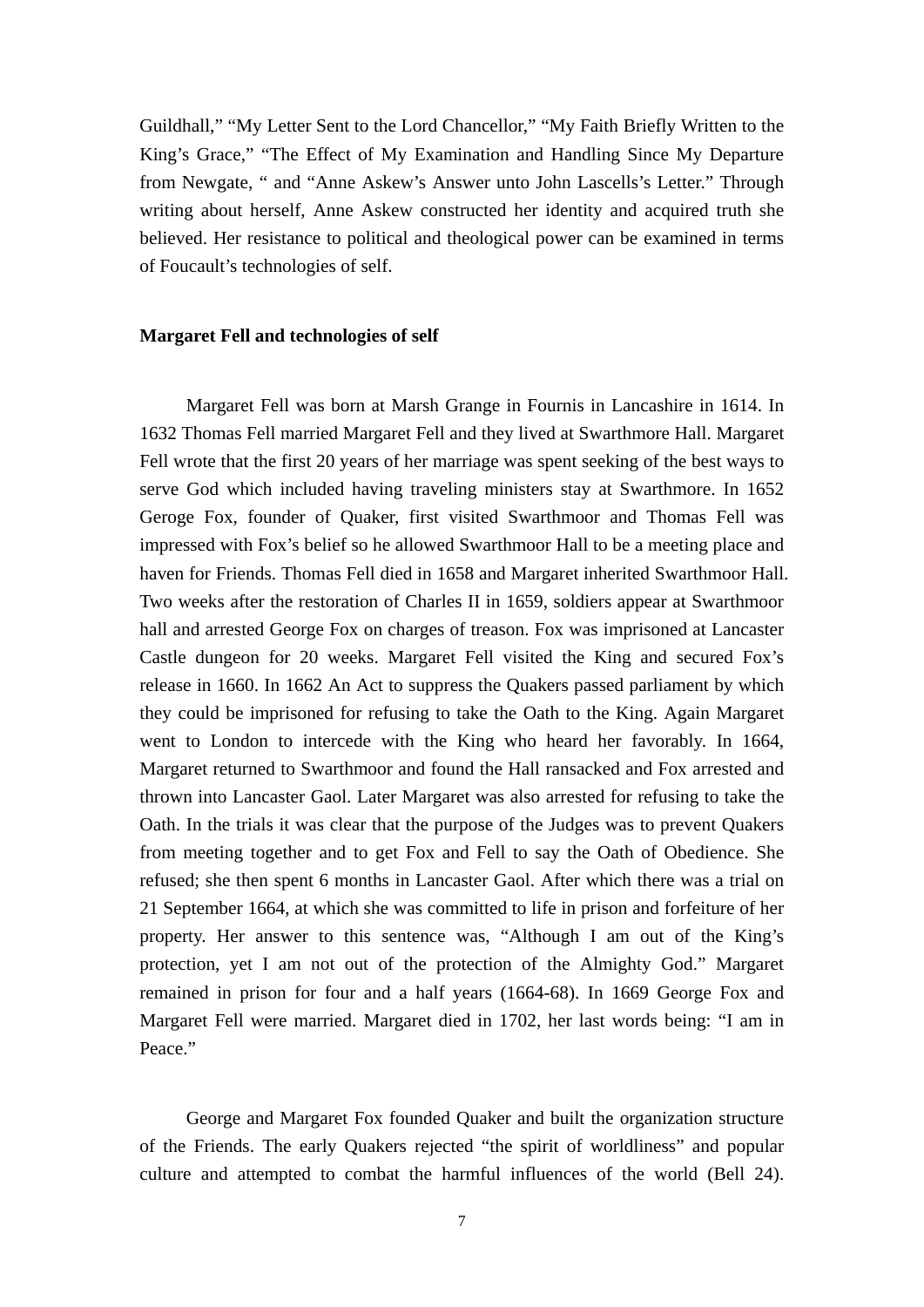"Quaker grey" refers to their mark that distinguished them from worldly ostentations so they adopted a plain style of clothing (Jantzen 137). The Charles's government tried to stop them gathering together and forced them to take the Oath, showing their loyalty to the King. Margaret, however, like many Friends, would answer, "...this I shall say, as for my allegiance, I love, own, and honor the King and desire his peace and welfare; and that we may live a peaceable, a quiet and a godly life under his government, according to the Scriptures; and this is my allegiance to the King. And as for the oath itself, Christ, the king of Kings, hath commanded me not to swear at all, neither by heaven, nor by earth, nor by any other oath."

 During her four and half years' imprisonment Margaret took up the pen, writing religious pamphlets. As Foucault remarked, technologies of self, a form of resistance to power, are characterized by aesthetic writing. Among many pamphlets and letters, the most significant work is her *Women's Speaking Justified*, written in prison in 1667. Her argument is that women should be allowed to preach and prophesy. Her style, as Carole Levin remarked, consists of "interweaving biblical quotations and imitating the Bible" (261). Focusing on female self, Fell claimed that her female gender is no longer a mark of inferiority.

 In *Women's Speaking Justified*, Margaret Fell defended women's position as a rightful speaker in the Church. Her egalitarian view of the involvement of women in the Church is underpinned by the texts from the Old Testament and the New Testament. Although many male ministers objected to women's speaking in the Church, God, insisted Fell, has put no such difference between the Male and Female. The Lord is pleased when he mentions his Church, "to call her by the Name of Woman." So, Fell argues, "the Church of Christ is represented as a Woman." Fell also mentions the story of the Woman of Samaria, whom Jesus Christ met at Jacob's Well and was pleased to preach the Everlasting Gospel to her. The Woman of Samaria "manifested her true and saving Faith, which few at that day believed so on him." The Woman, who came to Jesus with an Alabaster Box of very precious Oilment, and pour it on his Head as he sat at meat, "knew more of the secret Power and Wisdom of God, than his Disciples did." Many Women, Fell continued, followed Jesus from Galilee, ministering unto him, and stood afar off when he was Crucified, and even the Women of Jerusalem wept for him. On the third day, Mary Magdalene, Mary the Mother of James and other Women cane to the Sepulcher, and the Angel told them to tell the Apostles that Jesus had risen again.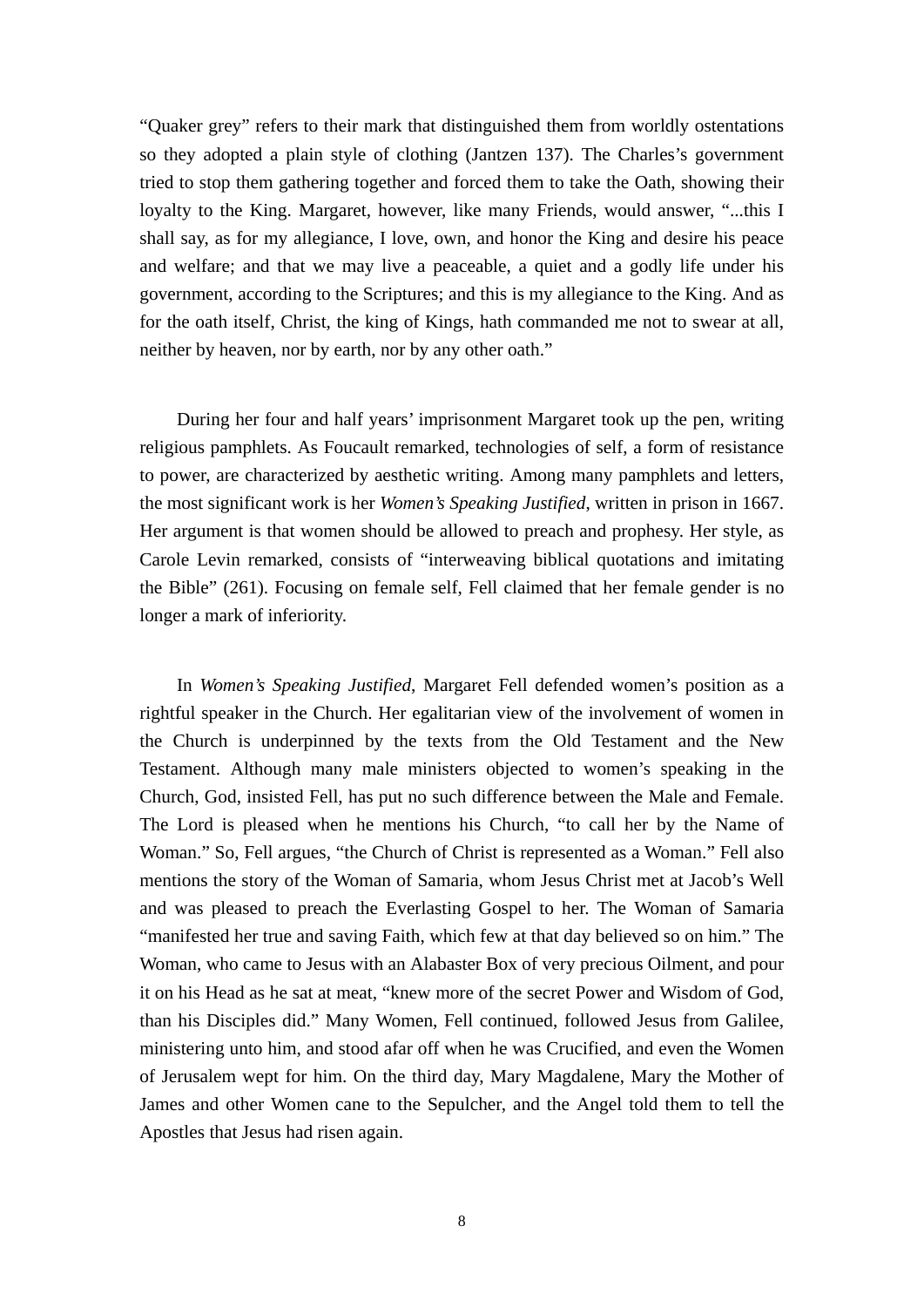Since women are significant in the Bible, why shouldn't women speak in the Church? Fell concluded: "And this deliverance was by the means of a Womans speaking; but tattlers, and busie-bodies, are forbidden to preach by the True Woman, whom Christ is the Husband, to the Woman as well as the Man, all being comprehended to be the Church; and so in this True Church, Sons and daughters do Prophesie, Women labour in the Gospel" (Trill 220). Let true Speakers of Men and Women speak in the Church. Fell resisted the religious prohibition by being engaged in writing activity to proclaim truth, the core of the strategy of the technologies of self.

 Both Anne Askew and Margaret Fell suffered the political and religious persecution, but they were strong enough to voice their self and truth they valued by means of writing. According to Foucault, technologies of the self operate "on their own bodies and souls, thoughts, conduct, and way of being, so as to transform themselves in order to attain a certain state of happiness, purity, wisdom, perfection, or immortality."

### References

- Beilin, Elaine V. *Redeeming Eve: Women Writers of the English Renaissance*. Princeton, N.J.: Princeton UP, 1987.
- ---, ed. *The Examinations of Anne Askew: Women Writers in England 1350-1850*. New York: Oxford UP, 1996.
- Bell, Erin. " 'Vain Unsettled Fashions': The Early Durham Friends and Popular Culture c.1660-1725." *Quaker Studies* 8/1 (2003), 23-35.
- Cressy, David and Lori Anne Ferrell, eds. *Religion and Society in Modern England*. London: Rout ledge, 1996.
- Foucault, Michel. *Discipline and Punish*: *The Birth of the Prison*. Trans. Alan Sheridan. New York: Vintage, 1995.
- ---. *Ethics: Subjectivity and Truth*. Ed. Paul Rabinson. Trans. Robert Husley etal. New York: New P. 1994.
- ---. *History of Sexuality*. New York: Vintage, 1990.
- Jantzen, Grace M. "Choose Life! Early Quaker Women and Violence in Modernity." *Quaker Studies* 9/2 (2005), 137-55.
- Levin, Carole and Patricia A. Sullivan, eds. *Political Rhetoric, Power, and*